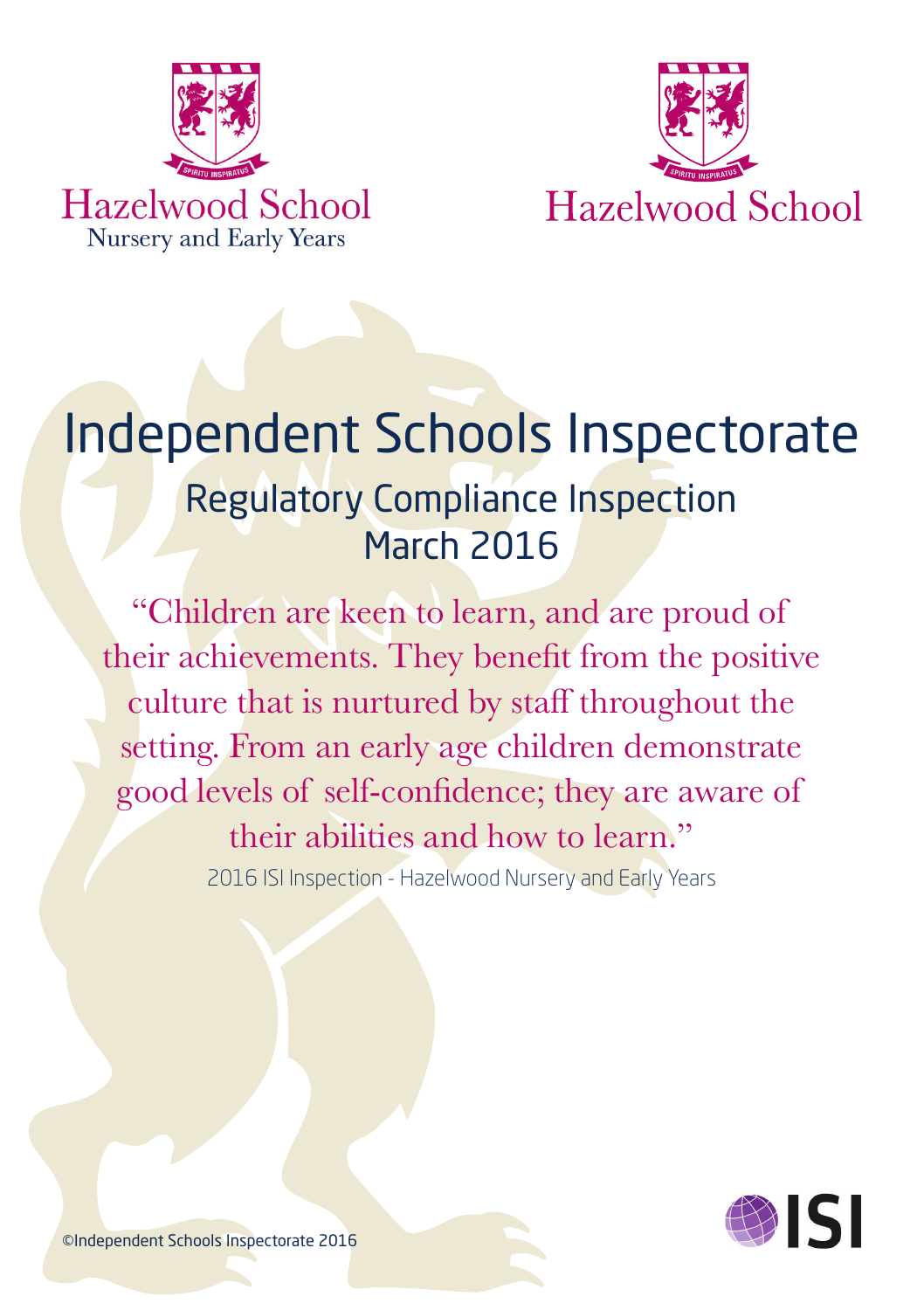**"The teaching enables pupils to make good progress, encompasses effective behaviour management and is supported by suitable resources."**

# **About the Inspection**

The registration authority for independent schools is the Department for Education (DfE), which directs inspection according to a specified frequency or at any time where the DfE has particular concerns about a school. The Independent Schools Inspectorate (ISI) is the body approved by the Secretary of State for the purpose of inspecting schools which are, or whose heads are, in membership of the associations which form the Independent Schools Council (ISC) and reporting on the extent to which they meet the Independent School Standards ("the standards") in the Schedule to the Education (Independent School Standards) Regulations 2014. Accordingly, inspection records whether the school meets each of these standards, which are arranged in eight Parts, each of which is divided into separate paragraphs. Additionally, the inspection reports on the school's accessibility plan under Schedule 10 of the Equality Act 2010 and the ban on corporal punishment under section 548 of the Education Act 1996.

All association independent schools will have an inspection within three years from April 2016, in accordance with the Framework. The inspection may be of COMPLIANCE ONLY or of EDUCATIONAL QUALITY AND COMPLIANCE depending on a number of factors, including findings from their most recent inspection. Schools judged not to meet the standards following their inspection may also be subject to a progress monitoring visit before their next routine inspection. The progress monitoring visit will judge whether the school has taken the necessary action to meet any un-met standards and any qualitative concerns identified at their previous inspection.

**In respect of whole-school provision this is a COMPLIANCE ONLY inspection and as such reports only on the school's compliance with the standards**. The standards represent minimum requirements and judgements are given either as **met** or as **not met**. All schools are required to meet all the standards applicable to them. Where the minimum requirements are not met this is clearly indicated in the relevant section of the report and the school is required to take the actions specified.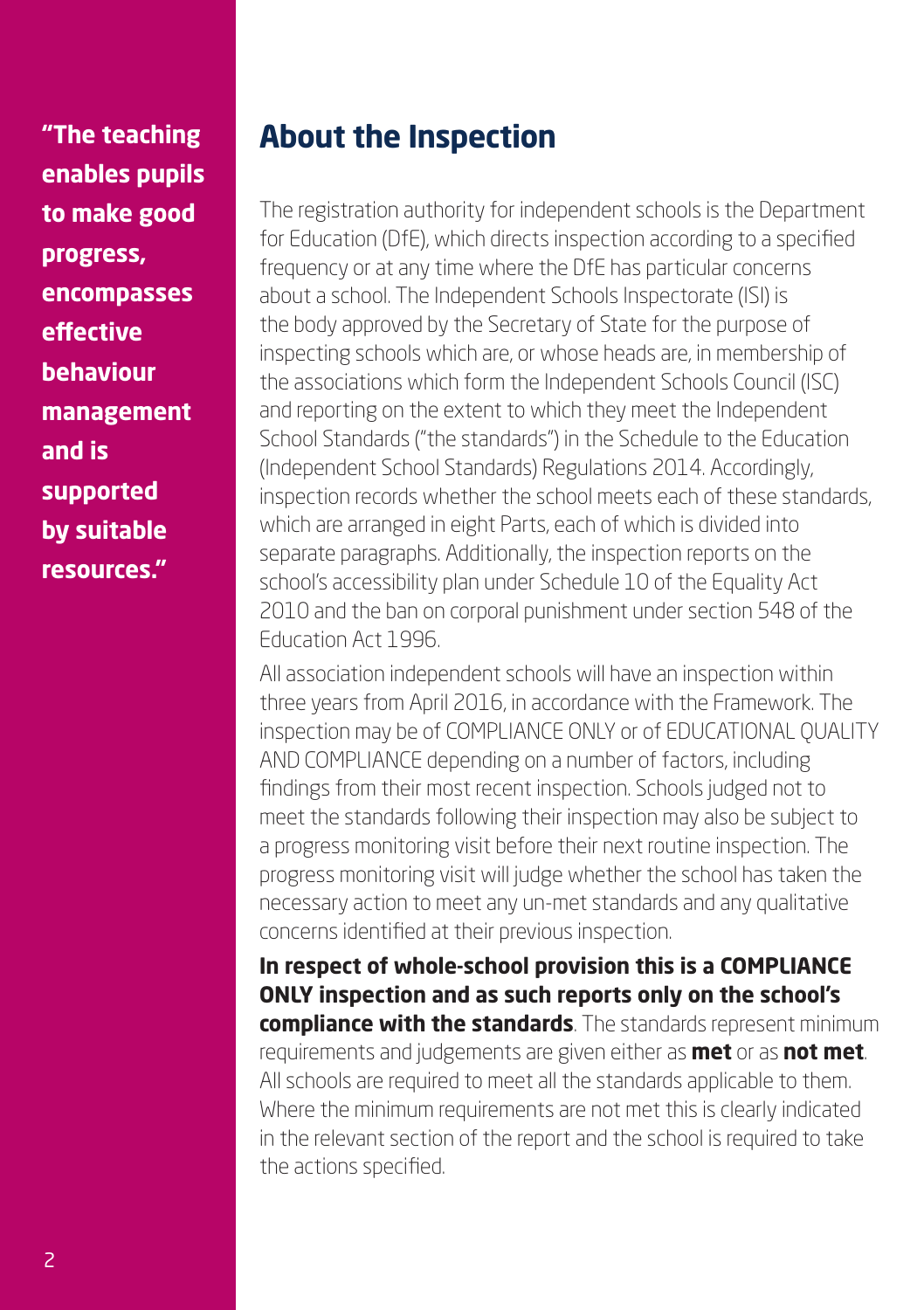The inspection does not include matters that are outside of the regulatory framework described above, such as:

- (i) the school's aims;
- (ii) an exhaustive health and safety audit;
- (iii) compliance with data protection requirements;
- (iv) an in-depth examination of the structural condition of the school, its services or other physical features;
- (v) contractual arrangements with parents;
- (vi) an investigation of the financial viability of the school or its accounting procedures.

**In respect of Early Years provision this report evaluates the extent to which the setting fulfils the requirements of the Early Years Foundation Stage Statutory Framework published by the Department for Education (DfE). Headline judgements of quality use one of the descriptors 'outstanding', 'good', 'requires improvement' and 'inadequate'.**

Where necessary, National Curriculum nomenclature is used to refer to year groups. Links to the full regulations and requirements can be found here:

*The Independent School Standards Regulations*

<http://www.legislation.gov.uk/uksi/2014/3283/contents/made>

*Early Years Foundation Stage Statutory Framework*

[https://www.gov.uk/government/publications/early-years-foundation](https://www.gov.uk/government/publications/early-years-foundation-stage-framework--2)[stage-framework--2.](https://www.gov.uk/government/publications/early-years-foundation-stage-framework--2)

**"Regulatory standards relating to the quality of education (paragraphs 1-4) are met."**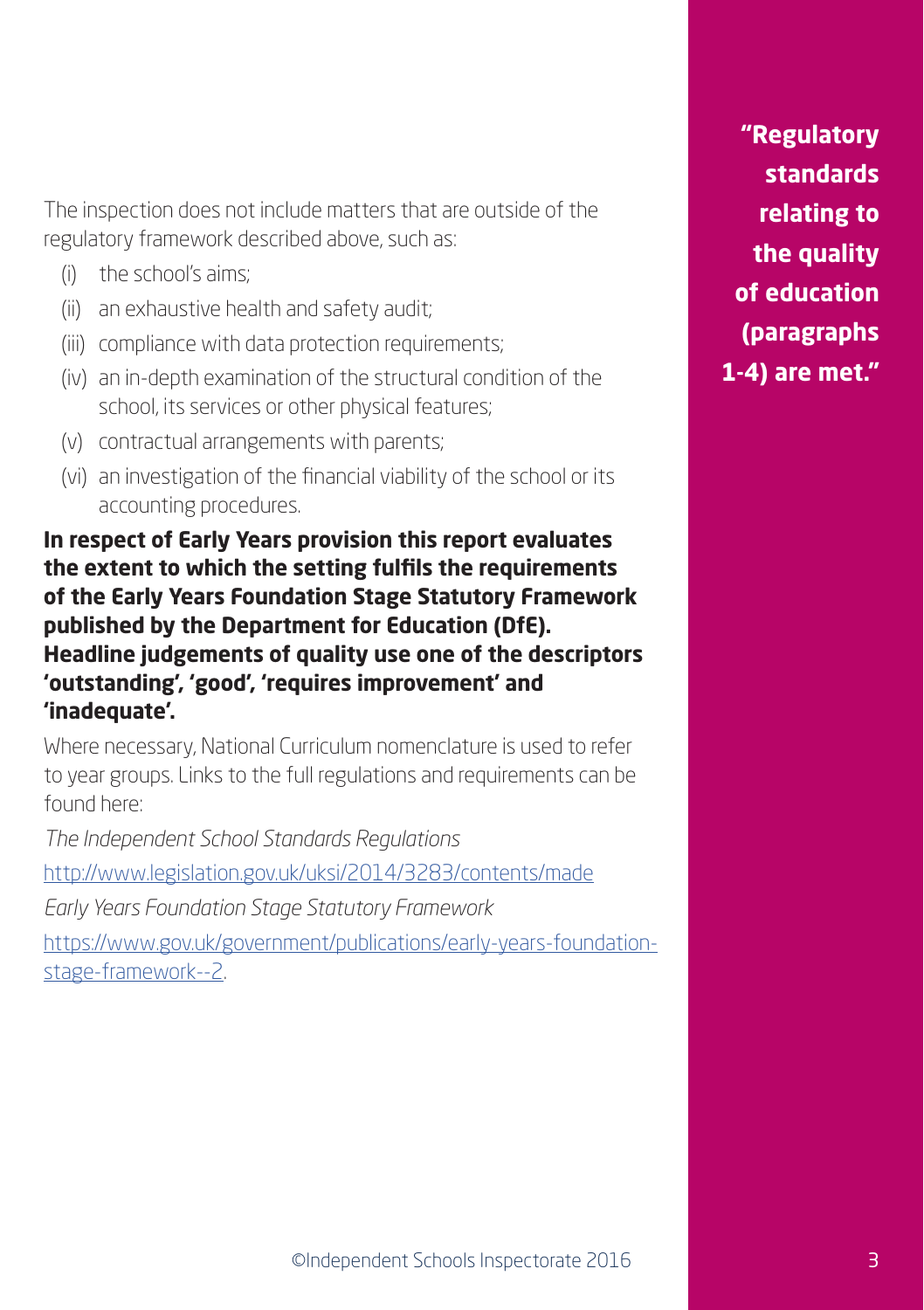**"Arrangements are made to safeguard and promote the welfare of pupils."**

#### **Summary Evaluation**

The school meets all of the required standards in the schedule to the Education (Independent School Standards) Regulations 2014, and the requirements of the statutory framework for the Early Years Foundation Stage.

### **Part 1: Quality of education provided**

The school does not use national tests to determine attainment, using instead its own framework.

The curriculum is documented, supported by appropriate plans and schemes of work for the pupils and covers the required breadth of material. The teaching enables pupils to make good progress, encompasses effective behaviour management and is supported by suitable resources. A suitable framework for the assessment of pupil performance is in place.

**Regulatory standards relating to the quality of education (paragraphs 1-4) are met.**

### **Part 2: Spiritual, moral, social and cultural development of pupils**

Principles and values are actively promoted which facilitate the personal development of pupils as responsible, tolerant, law-abiding citizens.

**The regulatory standard relating to spiritual, moral, social and cultural development (paragraph 5) is met.**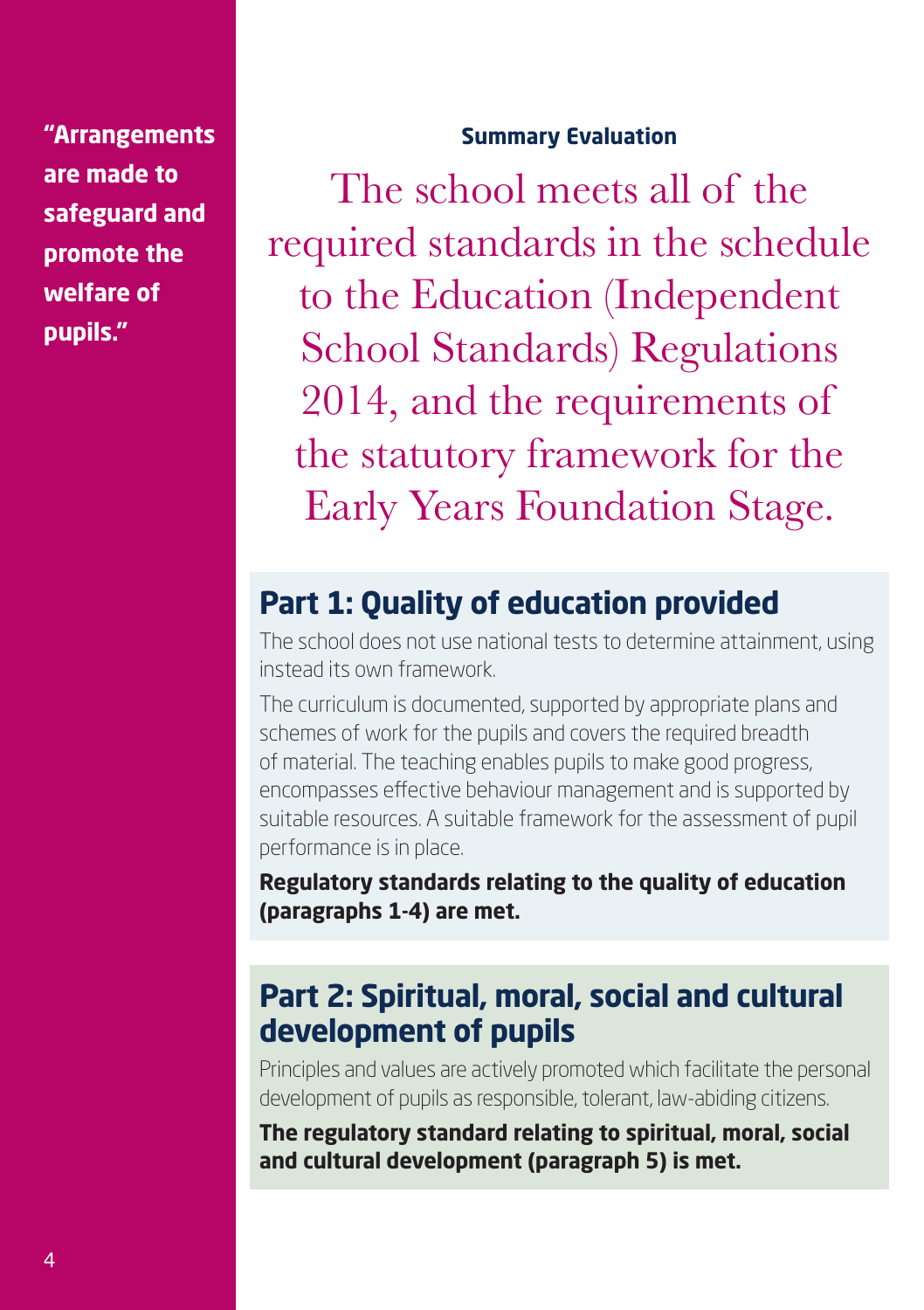# **Part 3: Welfare, health and safety of pupils**

Arrangements are made to safeguard and promote the welfare of pupils by means that pay due regard to current statutory guidance; good behaviour is promoted; bullying is prevented so far as reasonably practicable; health and safety requirements are met, including those relating to fire safety; provision is made for first aid. Pupils are properly supervised; admission and attendance registers are maintained, as required, and there is a strategic approach to risk assessment. A disability access plan is in place.

**The standards relating to welfare, health and safety (paragraphs 6-16), the requirement of Schedule 10 of the Equality Act 2010 and the ban on corporal punishment under section 548 of the Education Act 1996 are met.**

### **Part 4: Suitability of staff, supply staff, and proprietors**

The school makes appropriate checks to ensure the suitability of staff, supply staff, and proprietors and a register is kept as required.

**The standards relating to the suitability of those in contact with pupils at the school (paragraphs 17-21) are met.**

### **Part 5: Premises of and accommodation at schools**

Suitable toilet, changing and showering facilities for pupils and appropriate accommodation for their medical and therapy needs are provided. The premises are maintained to a standard commensurate with health and safety; acoustics and lighting are appropriate; water provision is adequate. Suitable outdoor space is provided for physical education and outdoor play.

**The regulatory standards relating to the premises and accommodation (paragraphs 22-31) are met.**

**"The regulatory standard relating to spiritual, moral, social and cultural development (paragraph 5) is met."**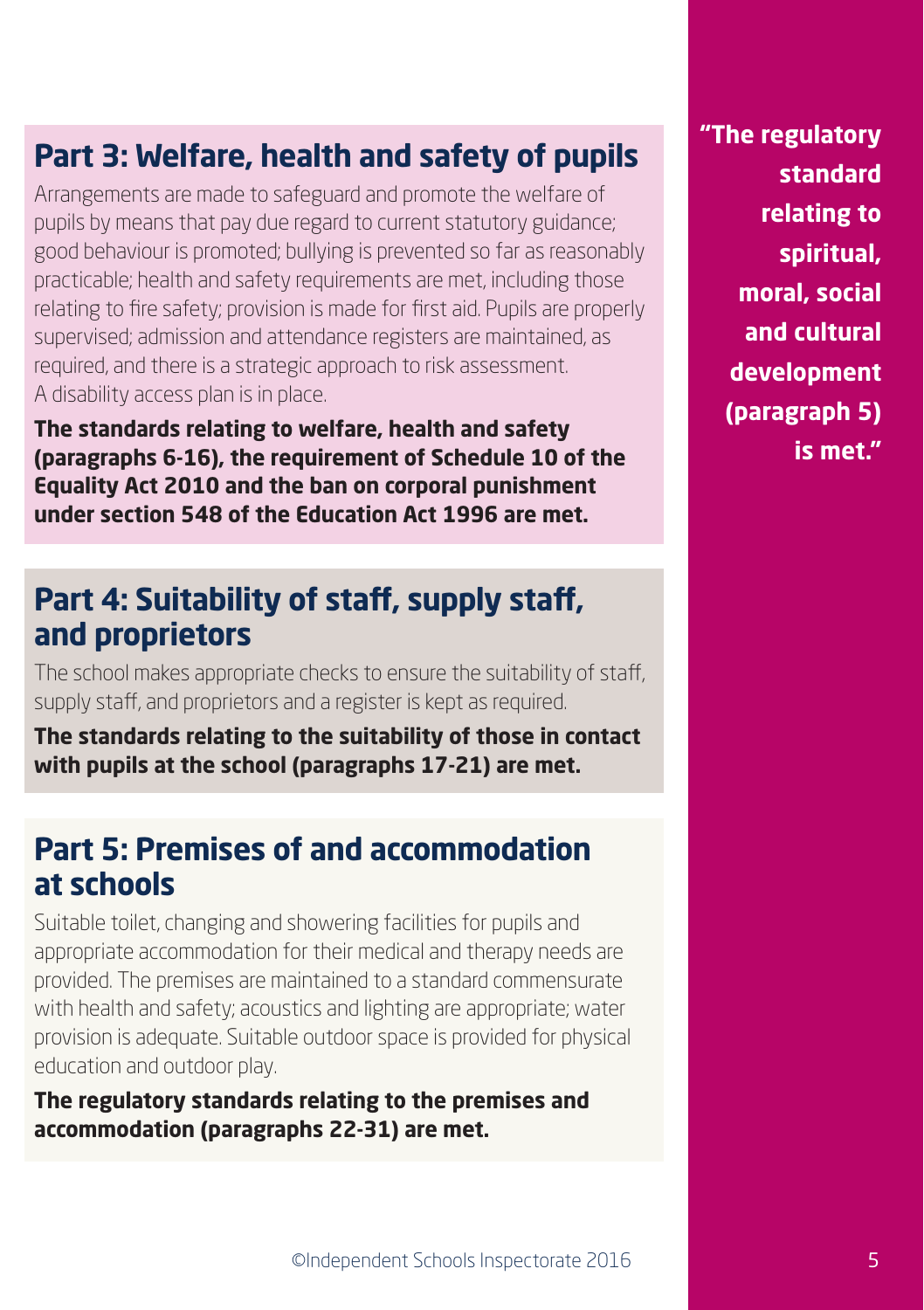**"The standard relating to leadership and management of the school (paragraph 34) is met."**

# **Part 6: Provision of information**

A range of information is variously published, provided or made available to parents, inspectors and the Department for Education. These include details about the proprietor, the ethos of the school and the curriculum, and of the school's arrangements for admission, behaviour and exclusions, bullying, health and safety, first aid, details of the complaints procedure, and the number of complaints registered under the formal procedure during the preceding school year, and the provision for those with Education, Health and Care plans or English as an Additional Language. They also include particulars of the school's academic performance during the preceding school year, and its results in public examinations, inspection reports and (for parents only) a report at least annually of their own child's progress. The safeguarding policy is posted on the school's website.

**Regulatory standards relating to the provision of information (paragraph 32) are met.**

### **Part 7: Manner in which complaints are handled**

Parental complaints, if any, are handled effectively through a three stage process, (informal, formal and a hearing before a panel of three, one of whom is independent of the school). Each stage has clear time scales, and at the third stage the panel can make findings and recommendations which are communicated to the complainant. Records are kept appropriately, including of any action taken, whether or not a complaint is successful.

**The regulatory standards relating to the handling of complaints (paragraph 33) are met.**

# **Part 8: Quality of leadership in and management of schools**

The governors ensure that the leadership and management demonstrate good skills and knowledge, and fulfil their responsibilities effectively, so that the other standards are consistently met and they actively promote the well-being of the pupils.

**The standard relating to leadership and management of the school (paragraph 34) is met.**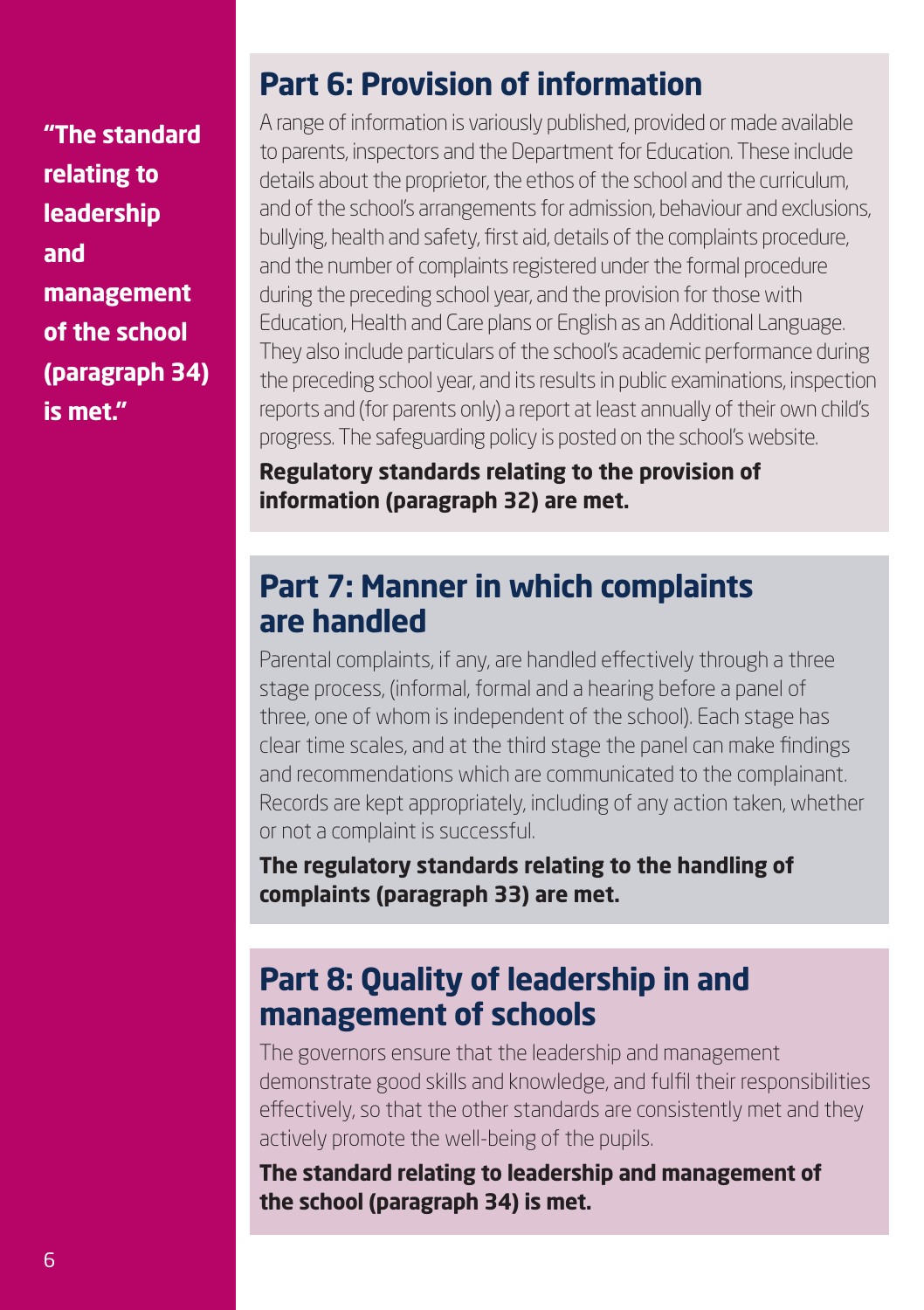

### **The quality and standards of the Early Years Foundation Stage**

### Overall effectiveness: the quality and standards of the early years' provision

The overall effectiveness of the early years' provision is good. Children, including those identified as having SEND or EAL, make good and sometimes better progress relative to their ability and starting points. By the end of the EYFS, they are well prepared for the next stage in their education, and are ready for school. Children's individual needs and interests are catered for well. Overall, staff are effective at ensuring that the curriculum and activities appeal to and fully engage the children. Children display excellent levels of personal and emotional development. They are comfortable and secure in their environment, and present themselves as happy, confident and polite young children.

Staff safeguard children well, with practitioners demonstrating a secure awareness of their responsibilities to protect the children in their care.

Leadership and management are keen to build upon the successes of the provision to further improve children's experiences. Appropriate systems evaluate and improve the provision. For example, there have been numerous recent changes to improve outcomes for children, including the addition of a library area. The recommendation from the previous inspection has been successfully addressed and all children experience a greater range of outdoor learning experiences across the curriculum.

#### Effectiveness of leadership and management

The effectiveness of leadership and management is good. Leadership and management, including governance, demonstrate a strong desire to provide good quality provision and care for children, and have clear vision for future development. A regular cycle of one-to-one supervision meetings for staff is in place, as well as an established performance management programme. Together these help staff to develop best practice and identify future areas for training.

**"Children display excellent levels of personal and emotional development."**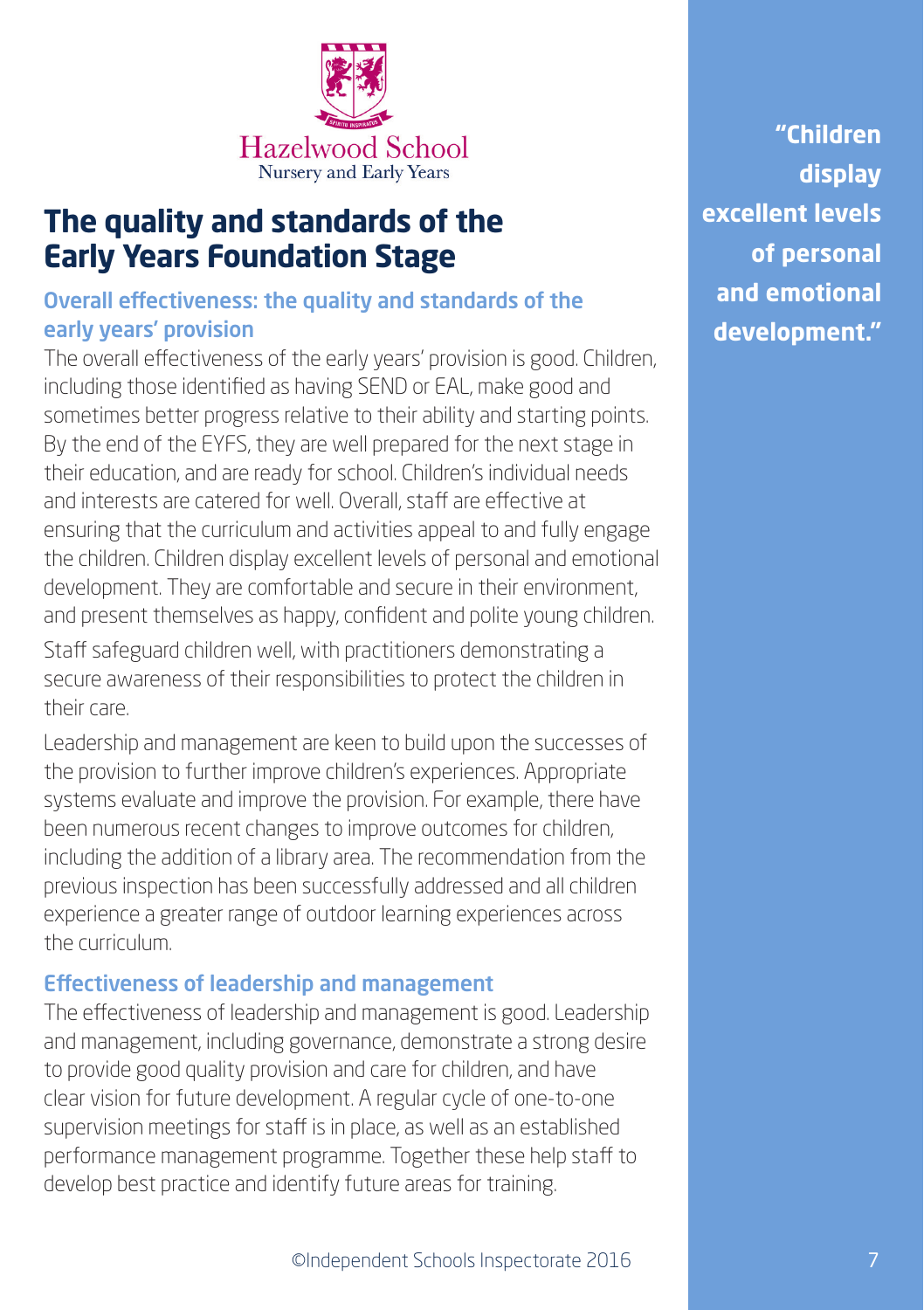**"Children's ideas are frequently incorporated in activity planning and periodic parental surveys exemplify that leadership and management are keen to embrace parents' views."** In their pre-inspection questionnaire responses, most parents were happy with the provision of care and education. A few parents felt that their views are not welcomed by school leadership. Inspection evidence does not concur. Children's ideas are frequently incorporated in activity planning and periodic parental surveys exemplify that leadership and management are keen to embrace parents' views. Feedback is successfully incorporated into the regular self-evaluation reviews, which in turn, help shape the plans for the setting's future development.

Leaders and managers are effective in overseeing the educational plans, staff practice and children's records, to ensure that the curriculum is suitably covered and offers a stimulating breadth of experiences. The flexibility in planning and delivery across the setting, enables children's specific needs and interests to be appropriately provided for; when this is done well, it leads to engaging learning experiences. The carefully focused programmes mean that children are ready for the next step in their education.

The inclusiveness of the setting successfully promotes equality and diversity. British values are actively embraced, not only through the curriculum, but through everyday routines. Leaders and managers are acutely aware of the need to lead by example; they have successfully developed a positive behaviour policy called 'The Three Bears' which helps children understand the behavioural expectations. Children with specific needs, including those with SEND or EAL are well supported through the close partnerships that exist between staff and parents. Individual learning plans are created, implemented and shared with all relevant staff and parents to help narrow any gaps in children's development.

In day-to-day practice, leaders and managers pay due regard to the promotion of children's welfare and safeguarding. Policies and procedures are updated regularly, and are well understood by staff, including the recent arrangements to prevent radicalisation and extremism. All necessary safeguarding training has been undertaken.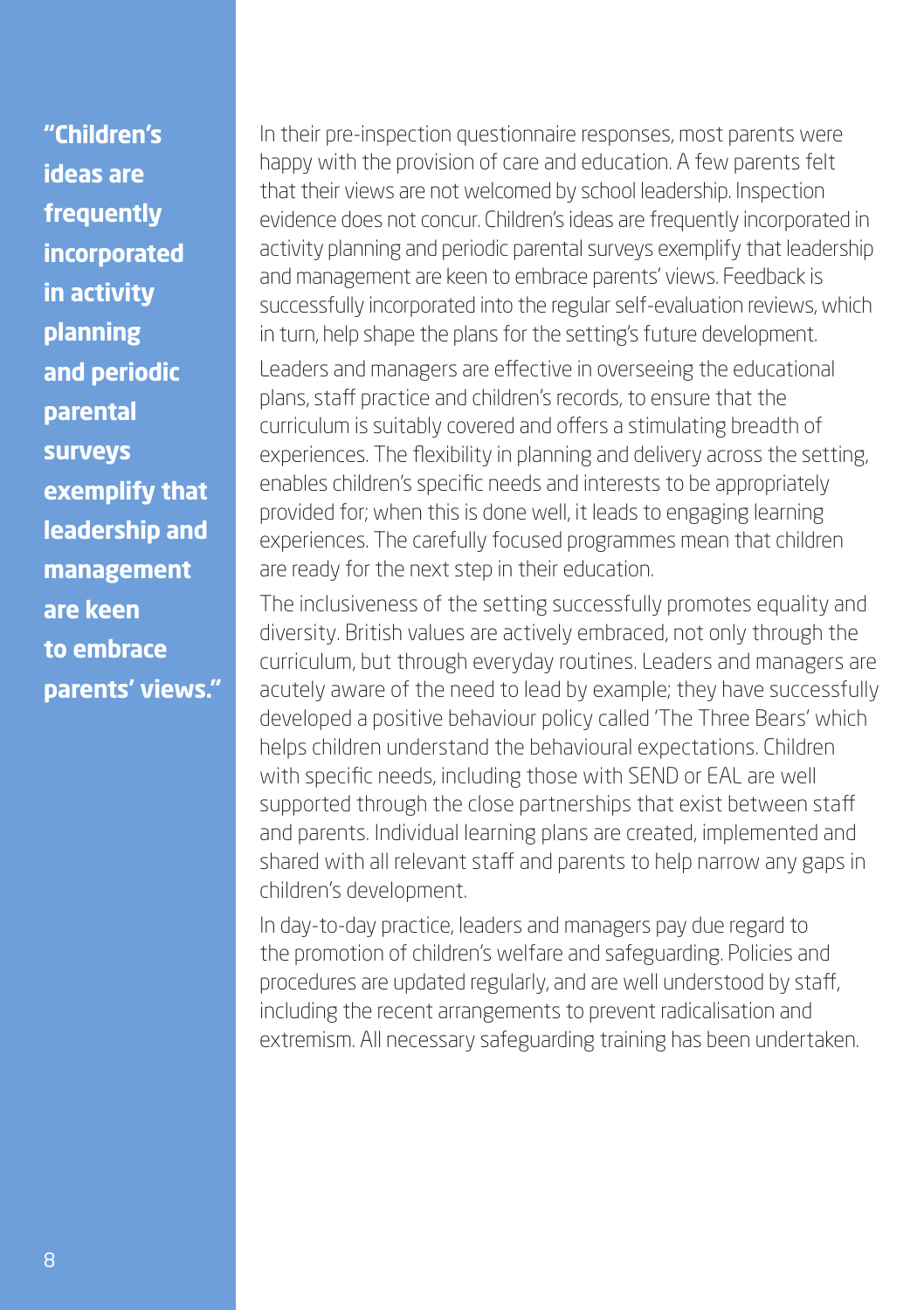#### Quality of teaching, learning and assessment

The quality of teaching, learning and assessment is good. Staff are well qualified for their roles and are enthusiastic in their teaching approaches. They are knowledgeable and keen for all children to succeed to the best of their ability, including those with SEND or EAL or the more able. In the best practice, planned activities present children with high levels of challenge, which helps them sustain interest in their chosen activities. In a few sessions activities were not as well-matched and as a result progress was less evident.

Staff regularly observe children's participation in activities to evaluate what children know, understand and can do. They make good use of these assessments to help plan children's future learning. Additionally, staff gather information from parents and where appropriate, from previous settings that children may have attended. Appropriate additional support for children's learning and development needs is provided when required. This results in children achieving well, often making good or better progress. Parents are provided with a suitable amount of information, both about the setting itself, as well as specific information about their child's progress. Information booklets and workshops provide parents with helpful advice on how to support children's learning at home. Parents have good opportunities to learn about their child's progress, including access to learning journals as well as regular consultation meetings. Daily diaries also facilitate communication between home and school. For all children, annual reports, including the required progress check at age two include useful targets for future learning.

Through topics and discussions, staff effectively promote children's appreciation of their differences, fostering good levels of mutual respect and tolerance. From the earliest age, they equip children with good learning skills, giving them the confidence and enthusiasm to develop well in all areas of the curriculum. For example, the youngest children confidently initiate conversation with staff; in response, staff fully engage and challenge children's linguistic abilities though skilful questioning. Staff facilitate a wide range of learning opportunities through an effective balance of child initiated and adult led activities. Children are inquisitive and eager learners, well prepared for the next stage of their learning.

**"Children are inquisitive and eager learners, well prepared for the next stage of their learning."**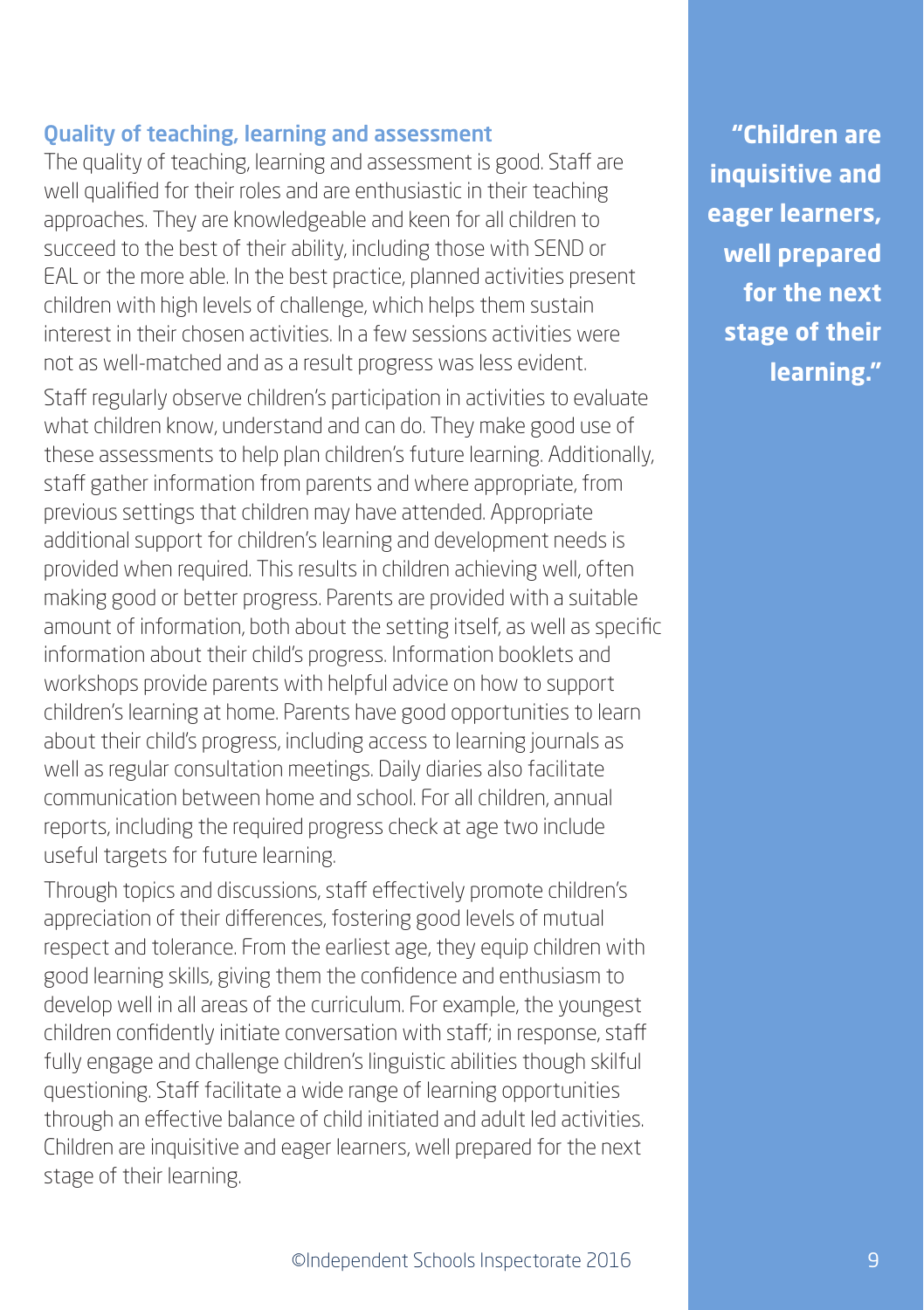**"Children's personal development is of a high standard. From an early age they engage contentedly in play with others, taking turns well."**

#### Personal development, behaviour and welfare

The personal development, behaviour and welfare of children is good. Children are keen to learn, and are proud of their achievements. They benefit from the positive culture that is nurtured by staff throughout the setting. From an early age children demonstrate good levels of self-confidence; they are aware of their abilities and how to learn. Independently and confidently, the children explore the good range of interesting activities provided both indoors and out. They relish opportunities to use their imaginations, such as older children pretending to go on a mission to space in the role play area.

Children have well developed social skills for their age and demonstrate that they feel emotionally secure within the setting. Introductory taster days help new children settle smoothly into the setting's routines. During the summer term older children spend time in their next class, meaning that by the end of the EYFS, they are well prepared for the change of site and move to Year 1.

Each child has an assigned key person, who undertakes full responsibility for their learning, emotional and care needs. Key staff know the children within their group well and quickly form close bonds with their families. Staff effectively promote prompt and regular attendance. Effective strategies teach children about behaviour expectations and how to manage their feelings. Children are keen to meet staff expectations. They demonstrate kindness for others in their play and interaction. From a young age children develop a secure understanding about the importance of self-care and how to manage risks. Children develop a good awareness of leading a healthy lifestyle, and are taught about diet, hygiene and exercise. The youngest children show a growing responsibility for their own needs, finding their own water bottles and clearing up after snack. Children's personal development is of a high standard. From an early age they engage contentedly in play with others, taking turns well. By the end of Reception, children are confident individuals who demonstrate respect and tolerance for others. These attributes provide them with an excellent start to life in Britain and the wider world.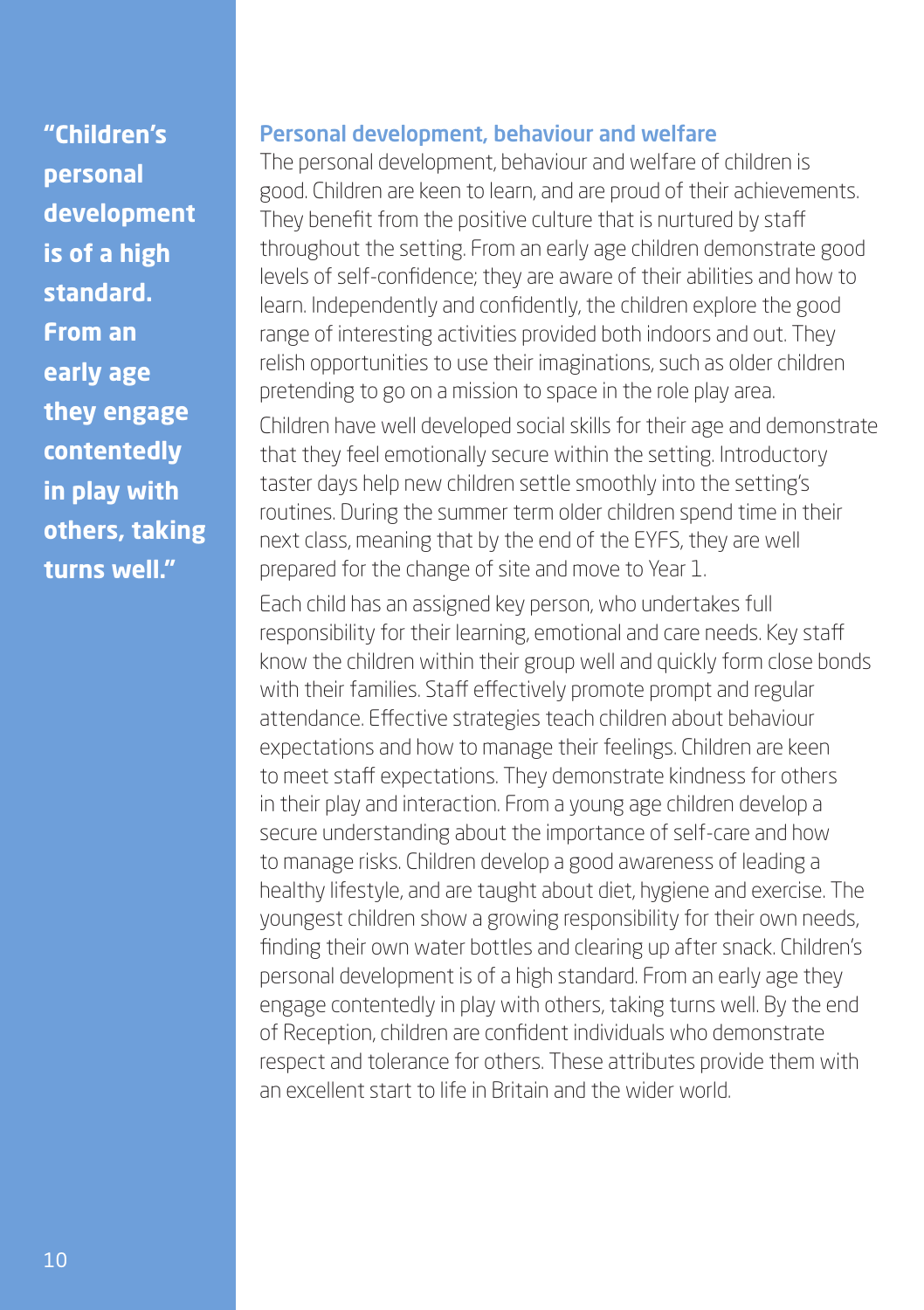# **Outcomes for children**

The outcomes for children are good. Across the age ranges, children make good and sometimes better progress in relation to their starting points and abilities. On a few occasions, more able children were not challenged appropriately which limited progress. Children identified as having SEND or EAL make very good progress, helping them in their preparation for the next stage of their learning.

Children demonstrate a strong love for learning. The youngest children eagerly engage in active play, investigating a wide range of resources. They enjoy experimenting with percussion instruments and show an enthusiastic interest in books and number puzzles. Children aged two can confidently recall stories and can adeptly use counting skills in their play. Reception children competently apply their mathematical skills to create and record their own number additions and securely understand the concept of halves and doubling. They confidently write in cursive script and independently use their knowledge of letter sounds to write letters to the Easter Bunny.

By the end of the EYFS, an overwhelming majority of children meet the expected levels of development for their age across all areas of learning, with many exceeding these expectations. As a result, they are ready for the next stage of their education because they have a strong foundation on which to base their future learning.

#### Compliance with statutory requirements

The school meets the requirements of the statutory framework for the Early Years Foundation Stage.

#### **Inspectors**

Mrs Sue Bennett Reporting Inspector

Mrs Rhiannon Williams Compliance Team Inspector (Director of Studies, IAPS school) Miss Jacqueline Scotney Co-ordinating Inspector for Early Years Mrs Karen Rogers Team Inspector for the Early Years (Head of Pre-Prep, IAPS school)

**"By the end of the EYFS, an overwhelming majority of children meet the expected levels of development for their age across all areas of learning, with many exceeding these expectations."**